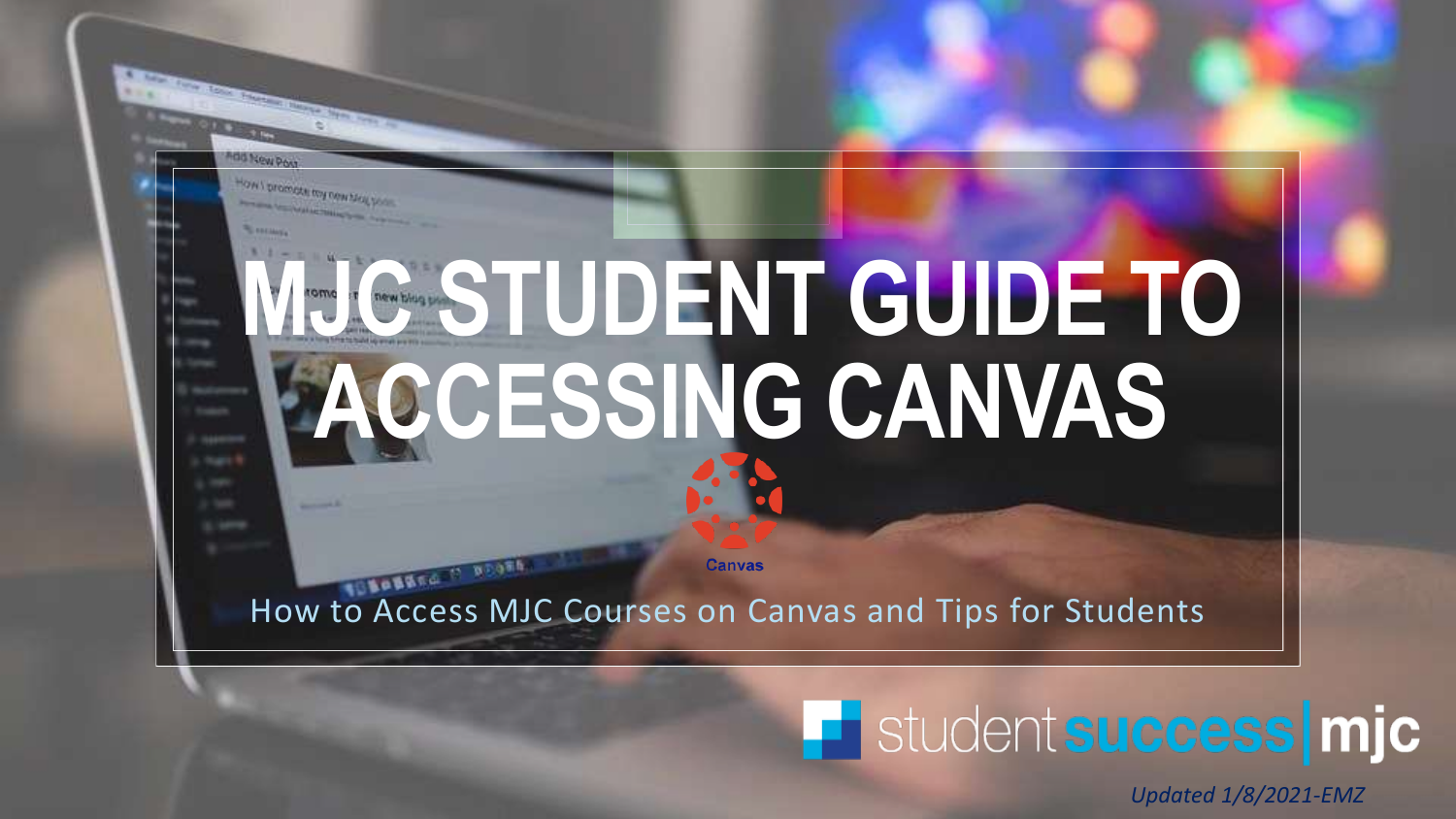## **In this guide you will find:**

- **E** Accessing Your Courses on Canvas
- Canvas Orientation
- Additional Resources
- Helpful Guidance and Tips

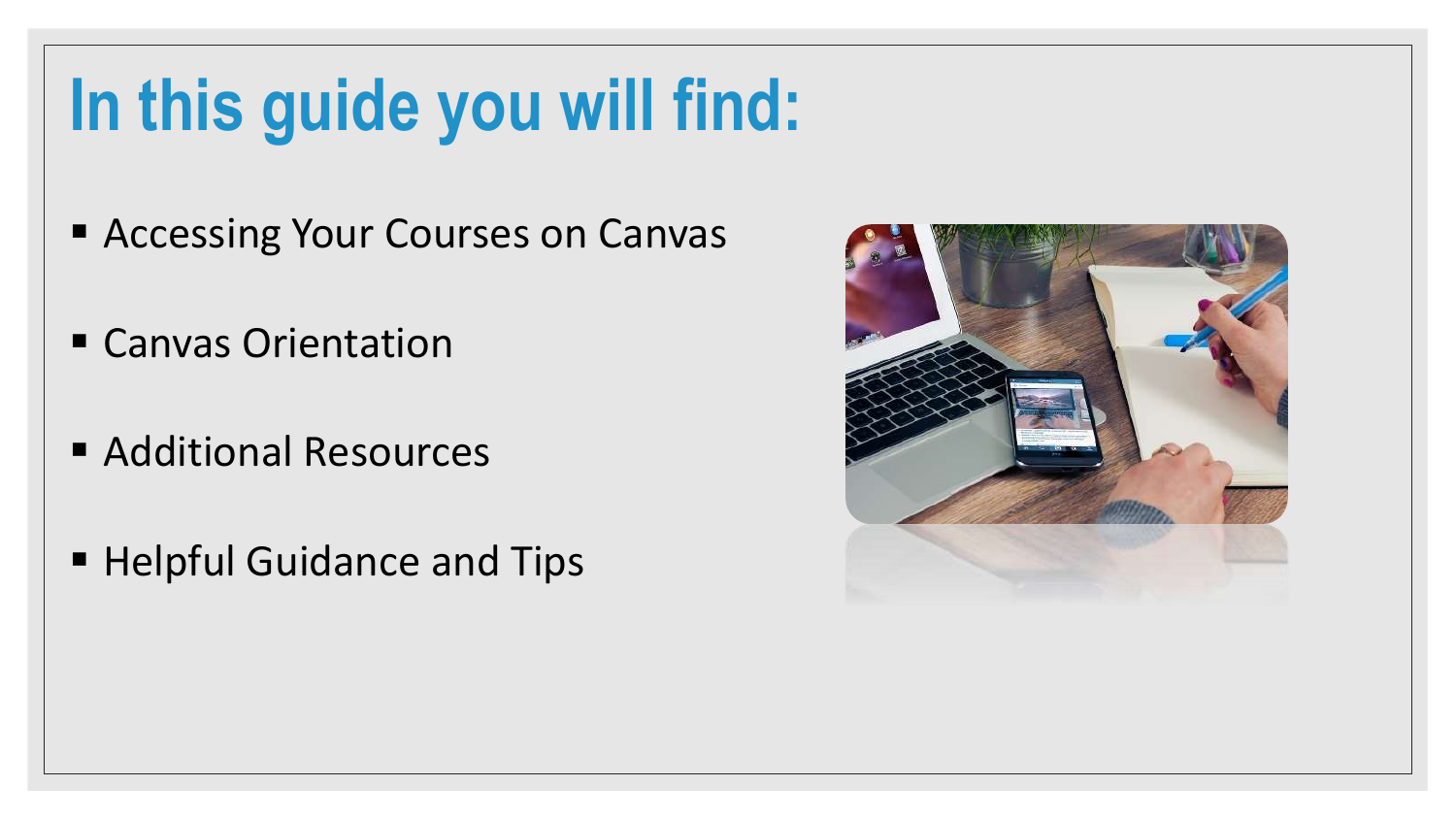### **Accessing Courses on Canvas**

Canvas is a course management system for online learning and teaching. Many colleges and universities use this system. When you log in to Canvas, you will have a Canvas shell for every course you are registered\* in.



You can access Canvas from [www.mjc.edu](http://www.mjc.edu/) top right icons, you will see the red circle icon. You can choose to download the Canvas app if you'd like.

MJC uses a single sign-on for your MJC Email and student accounts. For example: **Username**: jane456789@my.yosemite.edu **Password**: the password you created when you set up your MJC Email

To reset your password, call the **MJC Help Desk** at 209-575-7900 and then press 4 or use the **MJC Chat** feature at [www.mjc.edu](http://www.mjc.edu/)

Your Canvas dashboard will list the Canvas shells for each of the courses you are registered in. Some professors will publish their Canvas shell the day the class begins. For example, if your course is a late start and begins November 9, you may not see it on your Canvas dashboard until then.

\*\* If you recently added the course, the course should appear in your Canvas Dashboard within 3-9 hours.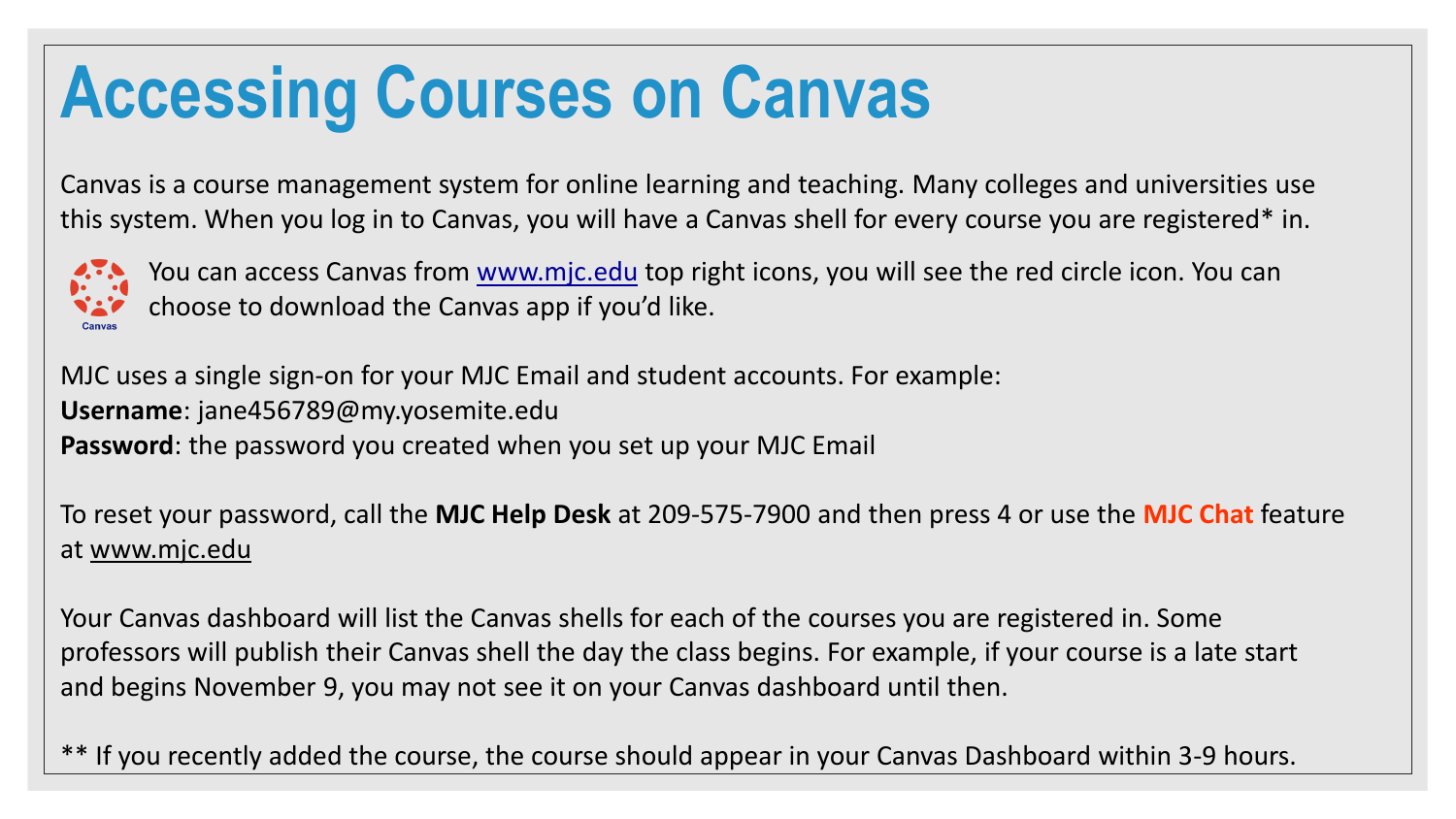

#### **Zoom and Canvas Webinars**

For dates and times, visit: <https://www.mjc.edu/instruction/online/index.php>

These webinars are geared toward students that would like to learn how to use Zoom and Canvas. Simply click on the link on the date and time of the one you'd like to join.

You can also check out this video: [MJC Canvas Student Orientation](https://www.youtube.com/watch?v=o3J17lY57TU&feature=youtu.be)

**If you encounter any technical issues, contact:**





In Canvas, select Help and then Chat with Canvas Support



Fall & Spring: M-F 8:00 a.m.-4:30 p.m.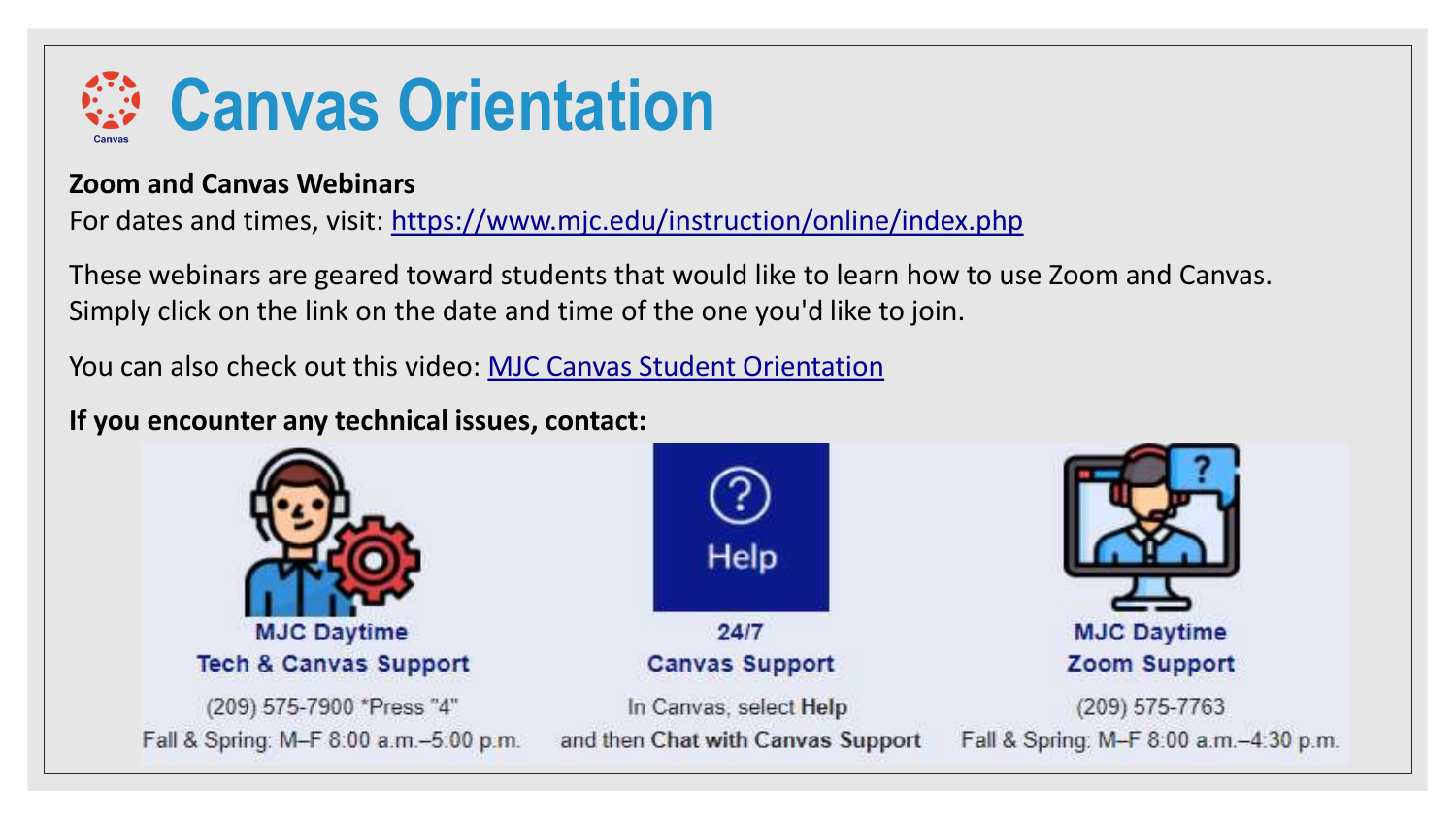

Make sure to look at and bookmark these pages for your reference:

• MJC's Online Student Resources <https://www.mjc.edu/instruction/online/index.php>

• MJC's Instructional Continuity Resources for Students <https://www.mjc.edu/instruction/online/studentcontinuityresources.php>

• Canvas Student Guides <https://community.canvaslms.com/t5/Student-Guide/tkb-p/student>

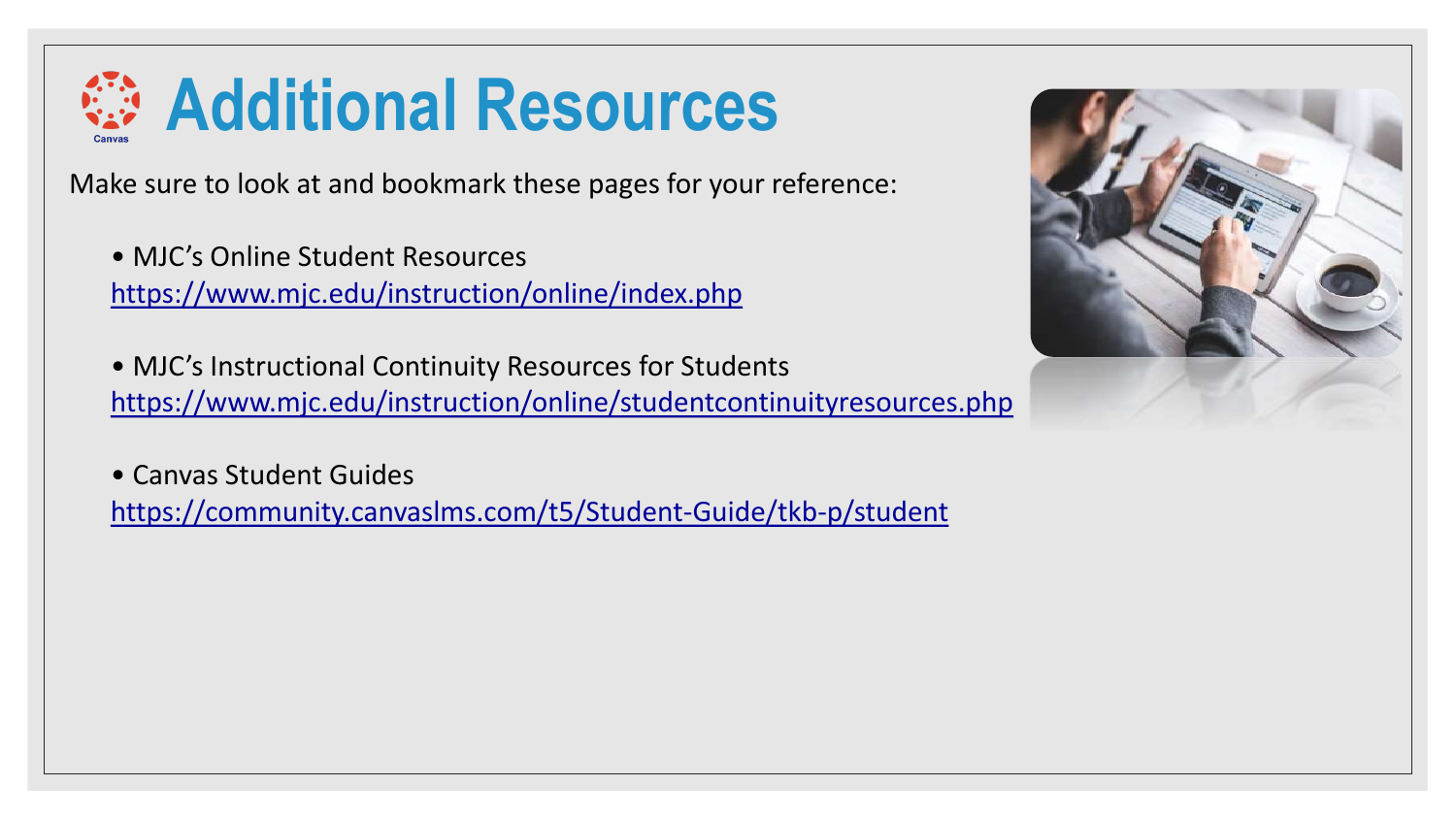There are some key aspects you need to take into account in order to do well in your online courses.

- **Review the Syllabus**: Review the syllabus for your course(s) and use the Canvas calendar or your preferred calendar format to keep track of assignment due dates, tests, quizzes, and projects/ research papers. If your course is a remote learning class, then verify the meeting times and attendance policy with your instructor.
- **EXEE:** Seek Help: It is vital that you seek help when you need it. o Reach out to your professor for any course questions or clarifications.

#### **Use MJC's resources for students:**

- FREE tutoring available through MJC's Tutoring, Math Drop-in Center and Writing Center: <https://libguides.mjc.edu/tutoring/subjecttutoring>
- MJC Library: <https://ww.mjc.edu/instruction/library/>

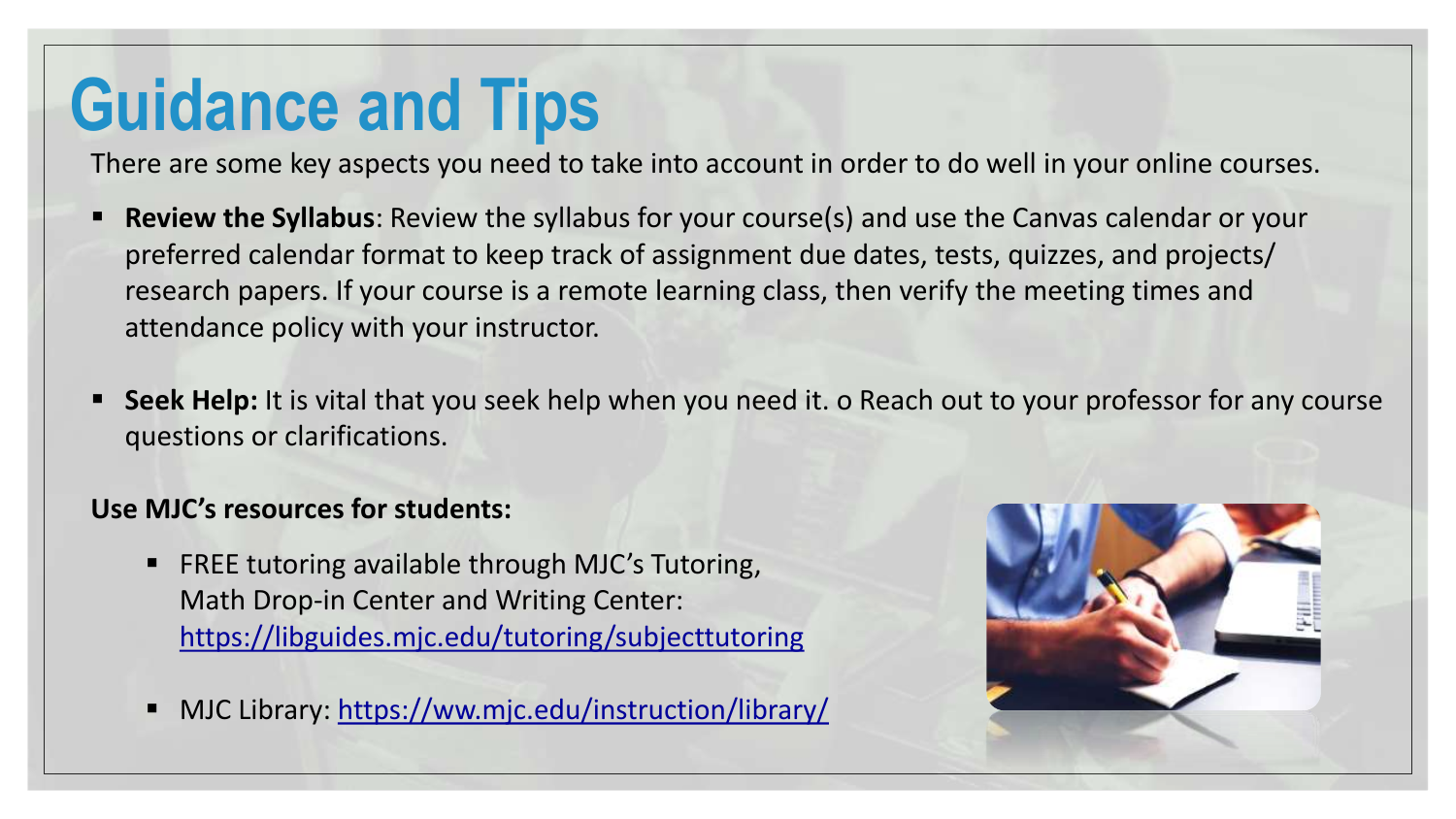#### **Time and Study Management Skills**

You will need to set time aside for each course. Although you are not going to class physically, you will need set time aside for lectures and reading in addition to completing homework and making time to study.

Treat your classes like a job. Choose to show up and be present!

- Make daily and/or weekly to-do lists; develop a routine.
- Keep firm boundaries and limit social media to break times.
- Don't wait until the last minute to complete and submit assignments. This does nothing but add unnecessary stress.
- Don't plagiarize or cheat. These have very serious consequences. <https://www.mjc.edu/studentservices/freedomintegrity.php>

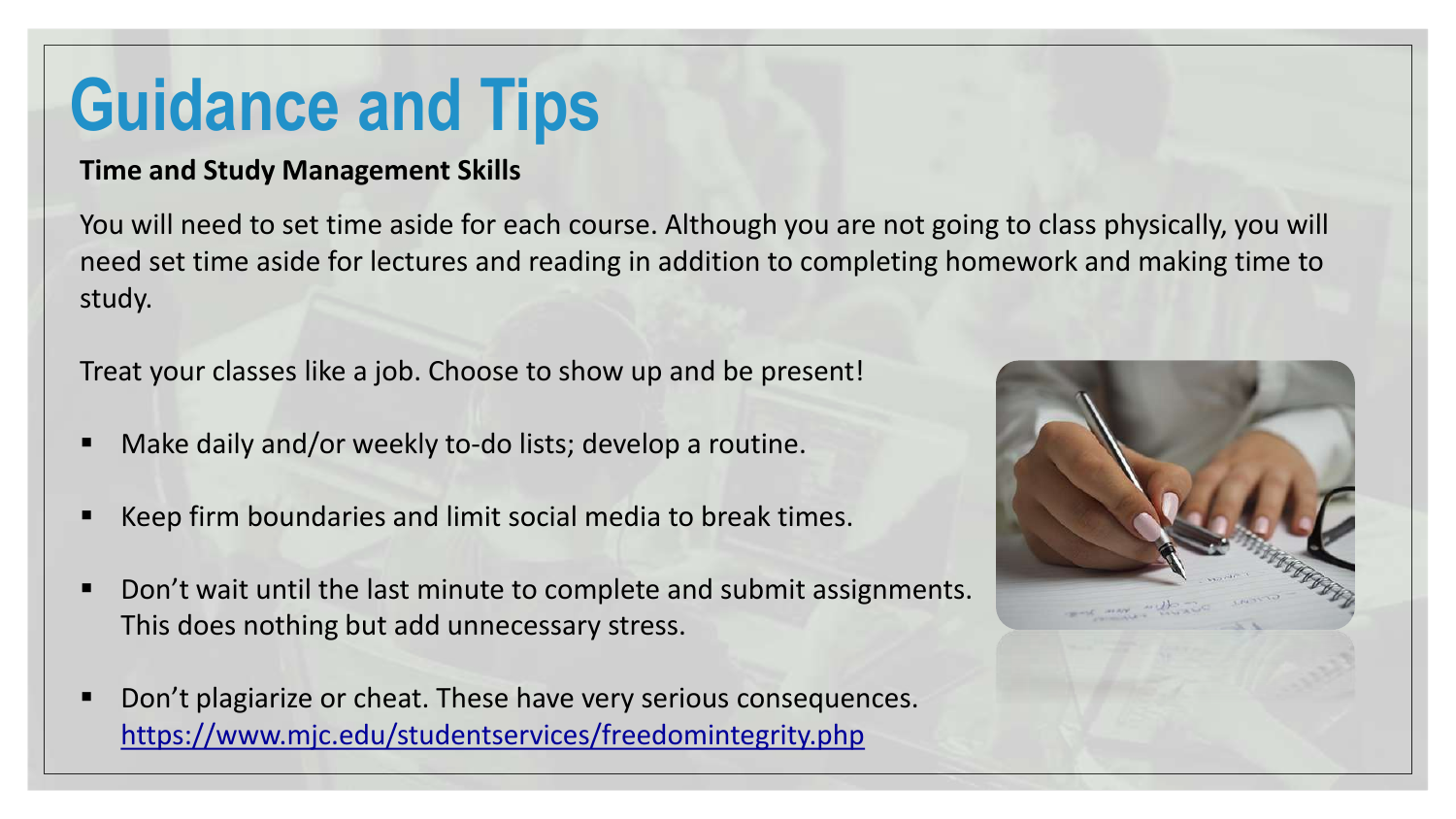#### **Know the Time Commitment Required**

For every one unit in which you register, you will spend class time plus additional time doing coursework and studying.

- California Education law states that each unit requires 54 hours of coursework.
- Fall and spring semester are 16 weeks
- Summer term consists of 5, 10, and 16 week courses that may begin in May, June or July

**Let's take a look**: a three-unit class is 162 hours (3 units x 54 hours =162 hours)

- For example, if this is a 16 week, three-unit course then it would be 10.12 hours of coursework per week outside of class time
- Courses that are a 5 weeks, 7 weeks, or 10 weeks (or other reduced-week courses) require more time per week.
	- If it's a five-week, three-unit class then it would be 32.4 hours of coursework per week outside of class time

**Those hours are like a part-time job. It is important to balance your college course load, especially if you also work.**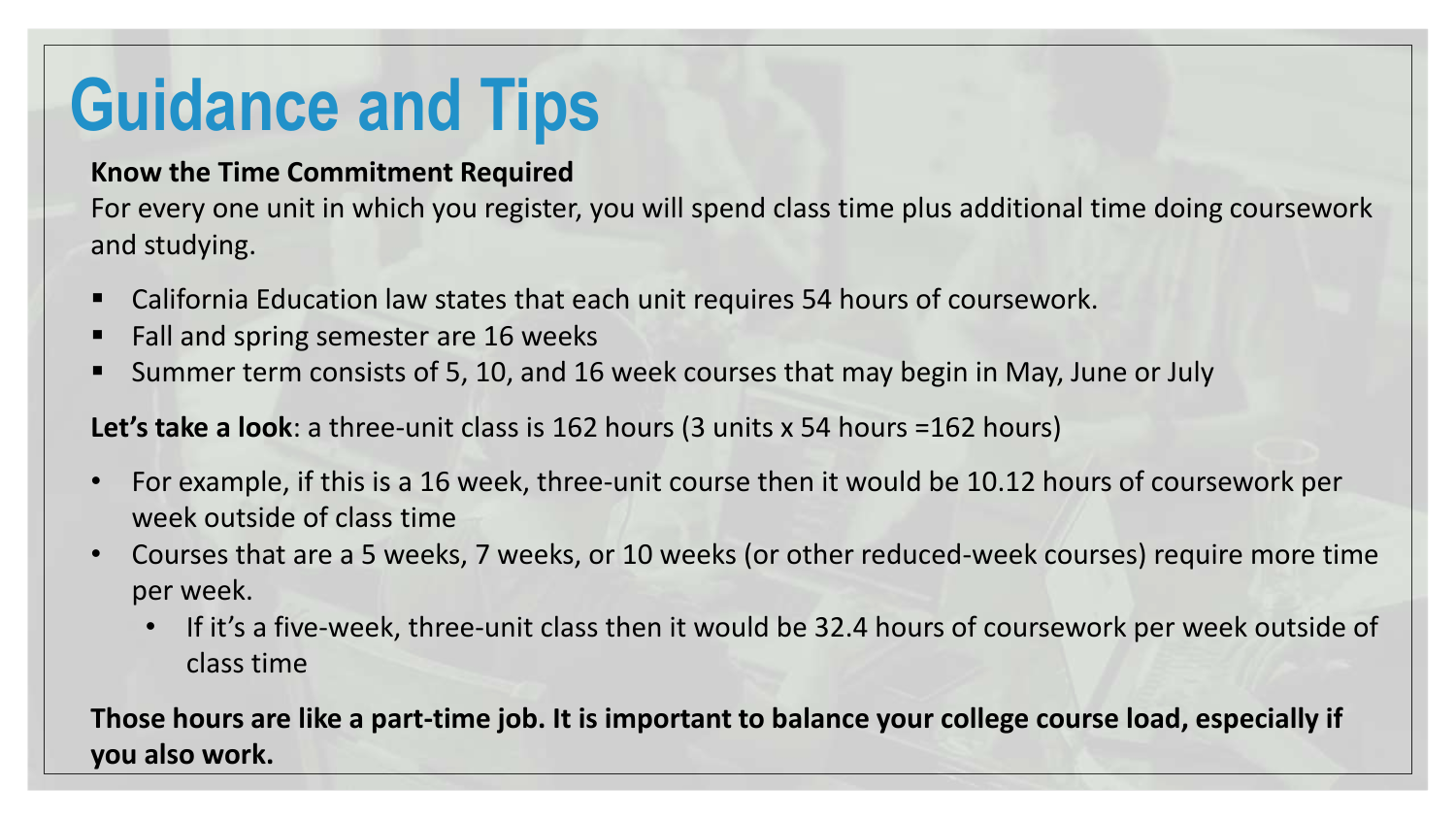#### **Communication**

Communicating with your professor will be key to doing well in the class. It will help you connect with your professor and get some insight on their approach, in addition to receiving feedback that can help you do better in class. Add New Post

Enter title here

#### **When communicating with your professor:**

- Use appropriate language and style for college when emailing or calling a professor, as well as when communicating with other classmates.
- Communicate respectfully and honestly.
- Try to be clear and concise when asking questions or need clarification on a topic or subject.
- Engage with your professor when you need help or guidance. Getting to know your professor is beneficial.

**Your professor is a valuable part of your network and they are great for academic advice.**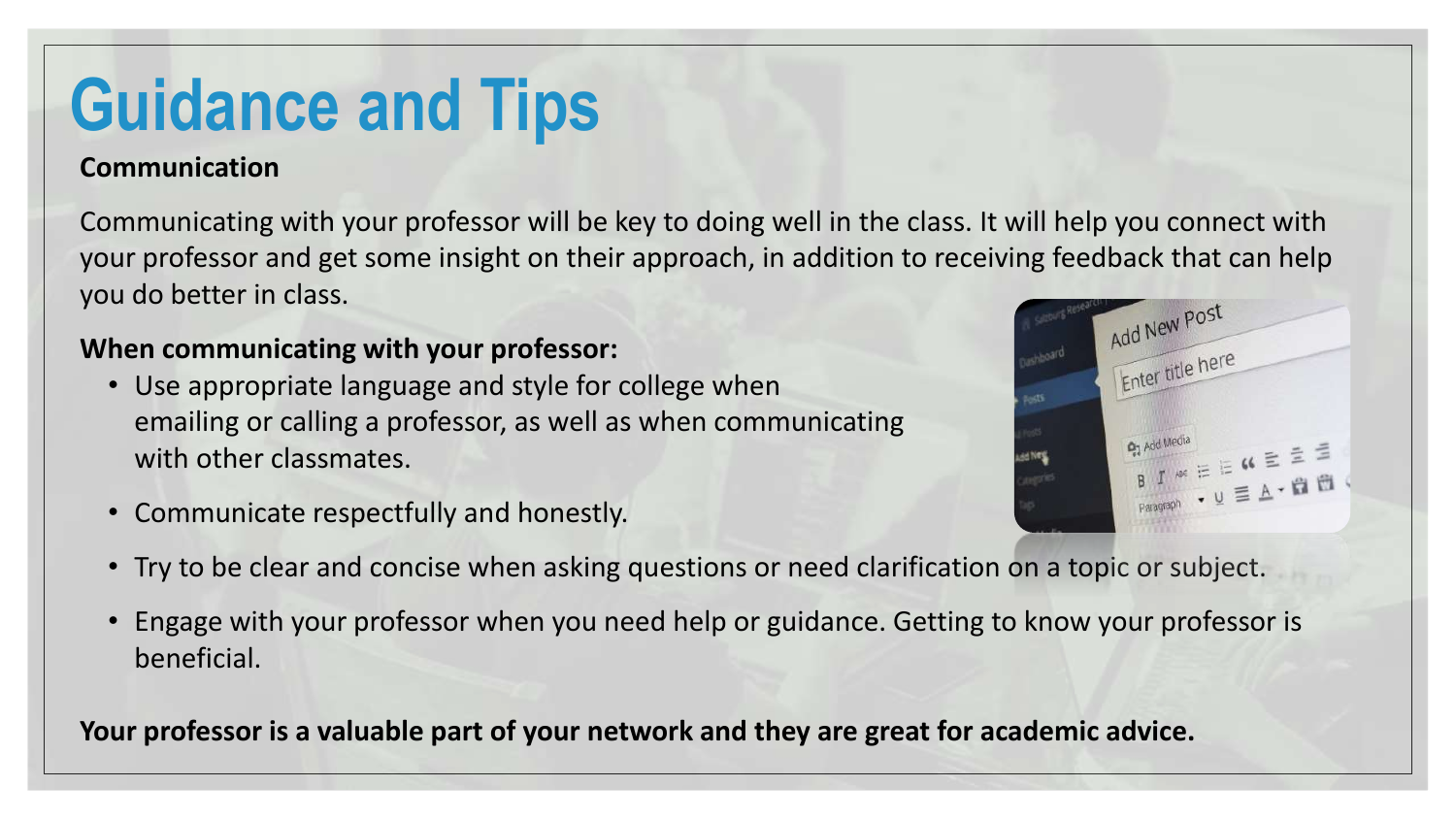**Form Online Study Groups**

Get together with classmates and form online study groups.

- You can message in Canvas or use the Canvas discussion tools, like the Q&A discussions (if available) in your courses.
- You can sign up for a free Zoom account at www.Zoom.us and use Zoom to meet or another platform of your choice, like Google Hangouts, Skype, etc.



**Create Your Work Environment**: Try to create a space that will allow you to focus on your course and limit distractions. Experiment with different times and make sure to schedule in breaks.

**Find what works for you!**